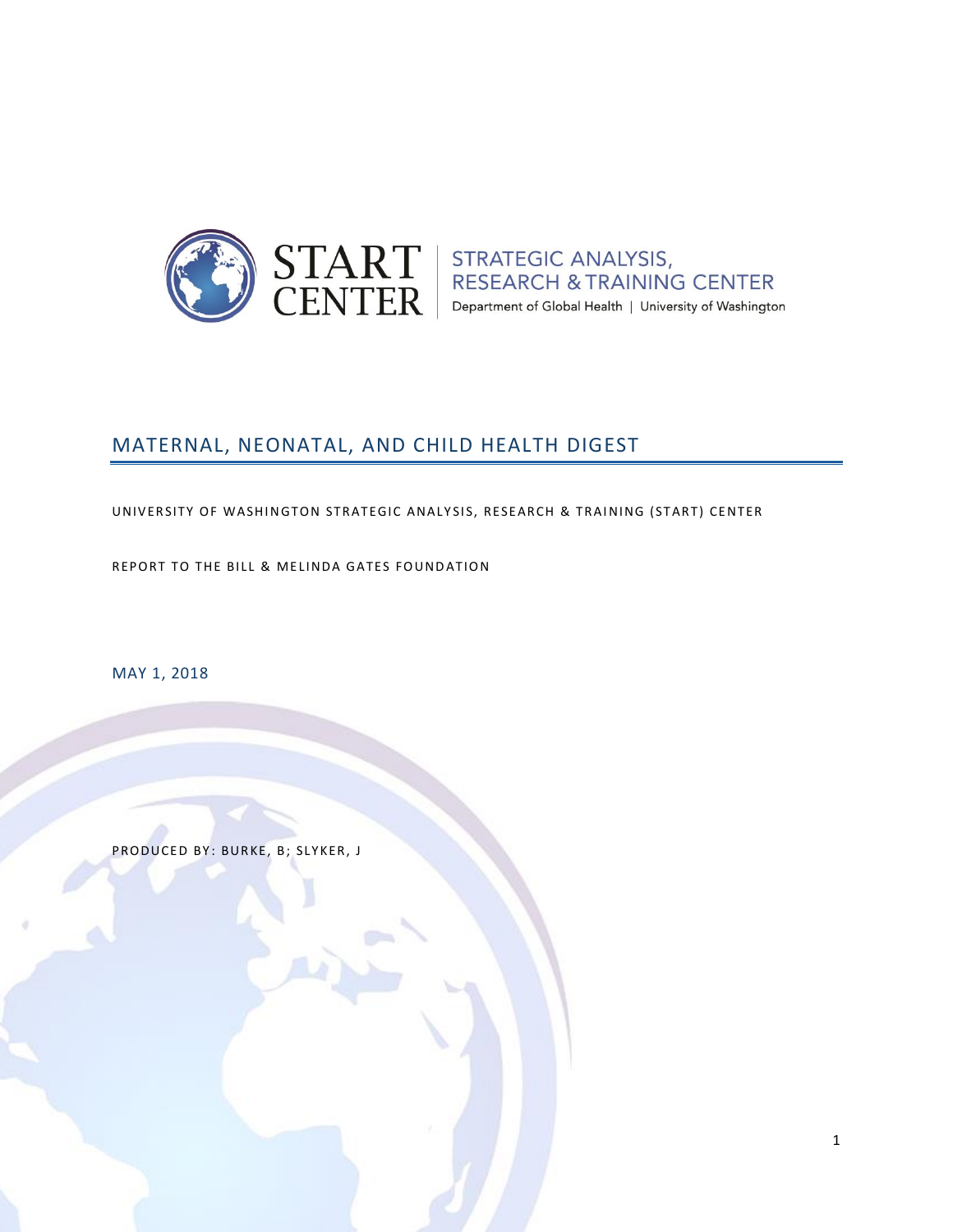# <span id="page-1-0"></span>LIST OF ARTICLES

#### OPTIMIZING BIRTH OUTCOMES FOR MOTHERS AND NEWBORNS

- **1. Prospective cohort study comparing outcomes between vacuum extraction and second-stage cesarean delivery at a Ugandan tertiary referral hospital.** [{Abstract & START Commentary}](#page-3-0) [{Full](http://doi.org/10.1002/ijgo.12500)  [article}](http://doi.org/10.1002/ijgo.12500)
	- Authors compare maternal and perinatal outcomes between vacuum extraction and second-stage cesarean delivery.
- **2. Infection-Induced Thrombin Production: A Potential Novel Mechanism for Preterm Premature Rupture of Membranes (PPROM).** [{Abstract & START Commentary}](#page-4-0) [{Full article}](http://doi.org/10.1016/j.ajog.2018.04.014)
	- This study shows that *U. parvum* exposure to fetal membrane tissues leads to increased prothrombin production in a dose-dependent manner, which in turn, leads to changes in characteristics of PROM.
- **3. Performance of QuantiFERON-TB Gold Plus for detection of latent tuberculosis infection in pregnant women living in a tuberculosis- and HIV-endemic setting.** [{Abstract & START](#page-6-0)  [Commentary}](#page-6-0) [{Full article}](http://doi.org/10.1371/journal.pone.0193589)
	- Authors evaluated the performance of QFT-Plus among a cohort of pregnant women in Ethiopia.
- **4. Utility of serum resistin in the diagnosis of neonatal sepsis and prediction of disease severity in term and late preterm infants.** [{Abstract & START Commentary}](#page-7-0) [{Full article}](http://doi.org/10.1515/jpm-2018-0018)
	- This study shows that resistin was a very accurate biomarker for neonatal sepsis.
- **5. Risk of maternal mortality in women with severe anaemia during pregnancy and post partum: a multilevel analysis.** [{Abstract & START Commentary}](#page-8-0) [{Full article}](http://doi.org/10.1016/S2214-109X(18)30078-0)
	- Authors used multilevel logistic regression and propensity score regression analysis to explore the relationship between maternal mortality and severe anemia.
- **6. Neurodevelopmental outcomes of infants with very low birth weights are associated with the severity of their extra-uterine growth retardation.** [{Abstract & START Commentary}](#page-9-0) [{Full](http://doi.org/10.1016/j.pedneo.2017.08.003)  [article}](http://doi.org/10.1016/j.pedneo.2017.08.003)
	- This study aimed to explore the relationship between neurodevelopmental outcomes at the corrected age of 24 months and severity and duration of EUGR among very low birth weight infants.

## SUPPORT THRIVING IN THE COMMUNITY

- **7. Dynamics of paediatric urogenital schistosome infection, morbidity and treatment: a longitudinal study among preschool children in Zimbabwe.** [{Abstract & START Commentary}](#page-10-0) [{Full article}](http://doi.org/10.1136/bmjgh-2017-000661)
	- Authors estimated the prevalence of and incidence of disease among this population, showed that treatment can reduce microhematuria, and that incident infections may affect growth and morbidity.
- **8. National and regional under-5 mortality rate by economic status for low-income and middleincome countries: a systematic assessment.** [{Abstract & START Commentary}](#page-12-0) [{Full article}](http://doi.org/10.1016/S2214-109X(18)30059-7)

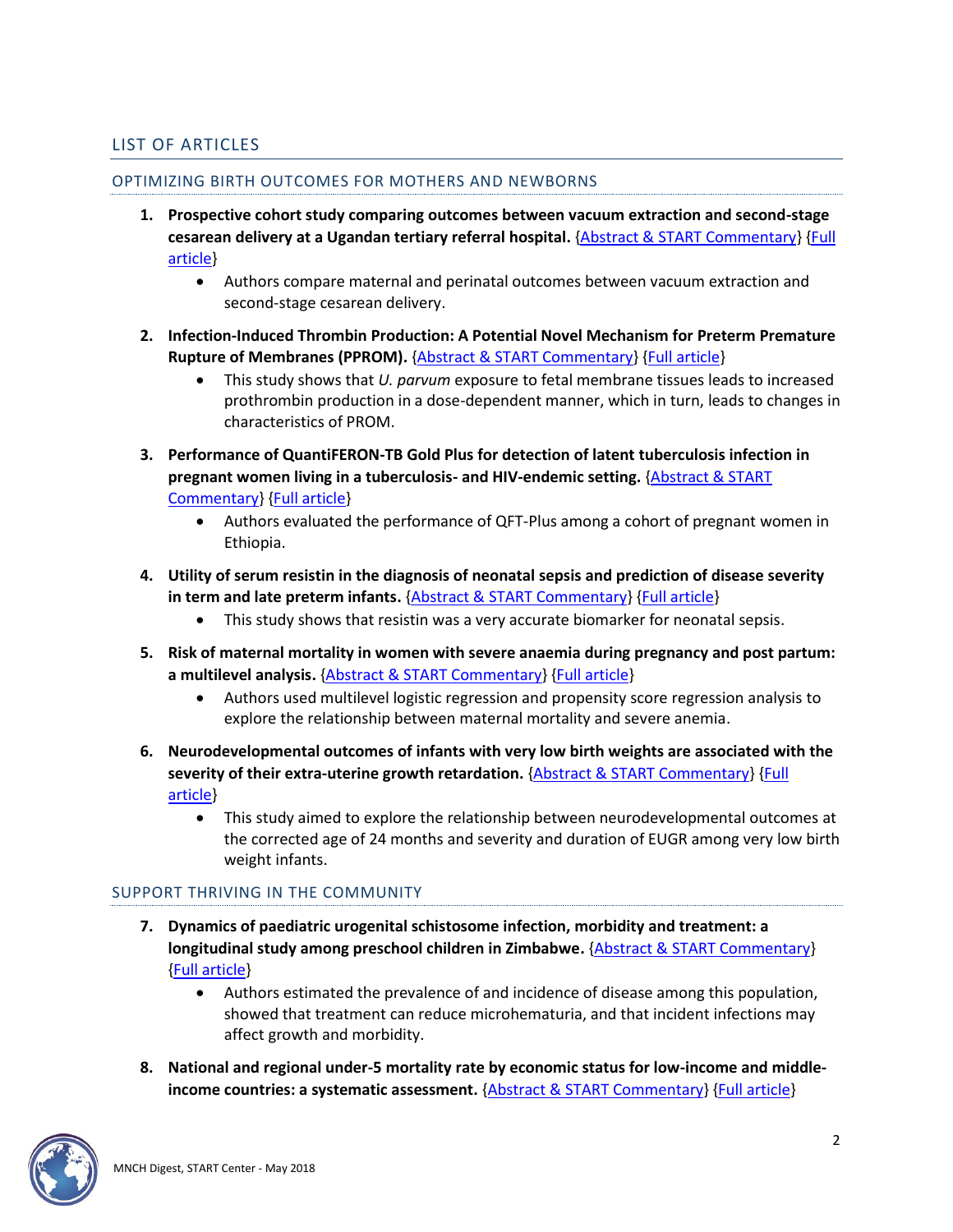• Authors evaluated disparities in under-5 mortality rates by household economic status in LMICs.

#### OPTIMIZE PREVENTION AND TREATMENT OF ACUTE ILLNESS

- **9. Integration of postpartum healthcare services for HIV-infected women and their infants in South Africa: A randomised controlled trial.** [{Abstract & START Commentary}](#page-14-0) [{Full article}](http://doi.org/10.1371/journal.pmed.1002547)
	- In this study, authors evaluated the impact of integrated postpartum ART MCH intervention on ART adherence and viral suppression.

#### CROSS-CUTTING

- **10. Status and drivers of maternal, newborn, child and adolescent health in the Islamic world: a comparative analysis.** [{Abstract & START Commentary}](#page-16-0) [{Full article}](http://doi.org/10.1016/S0140-6736(18)30183-1)
	- Authors conducted an ecological study to understand maternal, newborn, child, and adolescent health in countries that are majority Muslim.

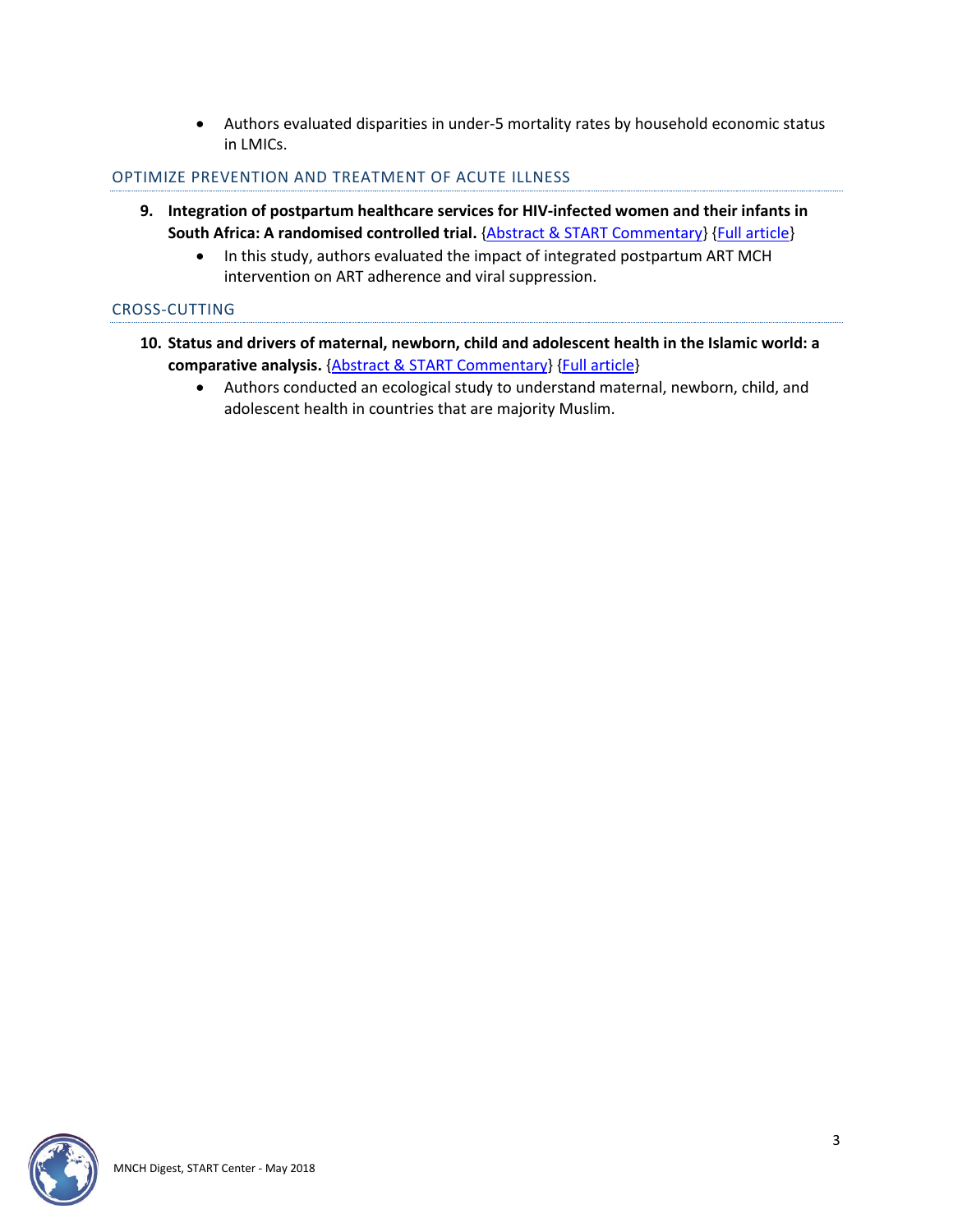#### OPTIMIZING BIRTH OUTCOMES FOR MOTHERS AND NEWBORNS

<span id="page-3-0"></span>1. [Prospective cohort study comparing outcomes between vacuum extraction and second-stage](http://doi.org/10.1002/ijgo.12500)  [cesarean delivery at a Ugandan tertiary referral hospital.](http://doi.org/10.1002/ijgo.12500) Nolens B, Namiiro F, Lule J, van den Akker T, van Roosmalen J, Byamugisha J *Int J Gynaecol Obstet.* 2018 April. [Epub ahead of print] PubMed ID. 29630724

#### **ABSTRACT**

OBJECTIVE: To compare maternal and perinatal outcomes between vacuum extraction and second-stage cesarean delivery (SSCD).

METHODS: The present observational cohort study was conducted among women with term vertex singleton pregnancies who underwent vacuum extraction or SSCD at Mulago National Referral Hospital, Kampala, Uganda, between November 25, 2014, and July 8, 2015. Severe maternal outcomes (mortality, uterine rupture, hysterectomy, re-laparotomy) and perinatal outcomes (mortality, trauma, low Apgar score, convulsions) were compared between initial delivery mode.

RESULTS: Among 13 152 deliveries, 358 women who underwent vacuum extraction and 425 women who underwent SSCD were enrolled in the study. No maternal deaths occurred after vacuum extraction versus five deaths from complications of SSCD. Vacuum extraction was associated with less severe maternal outcomes compared with SSCD (3 [0.8%] vs 18 [4.2%]; adjusted odds ratio [aOR] 0.24, 95% confidence interval [CI] 0.07-0.84). Fetal death during the decision-to-delivery interval was also less common in the vacuum extraction group (3 [0.9%] vs 18 [4.4%]; aOR 0.24, 95% CI 0.07-0.84); however, the perinatal mortality rate did not differ between the vacuum extraction and SSCD groups (29 [8.4%] vs 45 [11.0%], respectively; aOR 0.83, 95% CI 0.49-1.41). One infant in each group exhibited neurodevelopmental anomalies at 6 months.

CONCLUSION: Vacuum extraction had better maternal outcomes and equivalent perinatal outcomes compared with SSCD. These findings encourage re-introduction of vacuum extraction.

**DOI:** 10.1002/ijgo.12500 **IMPACT FACTOR:** 2.2 **CITED HALF-LIFE:** 7.9

**START COMMENTARY:** Two interventions to address prolonged second stage labor are vacuum extraction and cesarean section. While both of these approaches have risks, vacuum extraction is less invasive and less expensive than cesarean, but has a high failure rate. Due to this fear of failure and the need to delivery quickly, providers often default to cesarean delivery, although the risks may be greater. This study compared birth outcomes for each of these for both mother and infant. As delivery mode was not randomized, and there are different indications for caesarean and vacuum extraction, there is confounding by indication in this study and results must be interpreted cautiously. The women who received vacuum extraction were significantly different than the women who underwent a cesarean delivery in the proportion of the sample who are nulliparous, experienced a previous cesarean delivery, delivered an infant weighing more than 4000 grams, in the second stage of labor at hospital admission, indications (specifically, delay, fetal distress, other), and impending uterine rupture, as shown in Table 1.

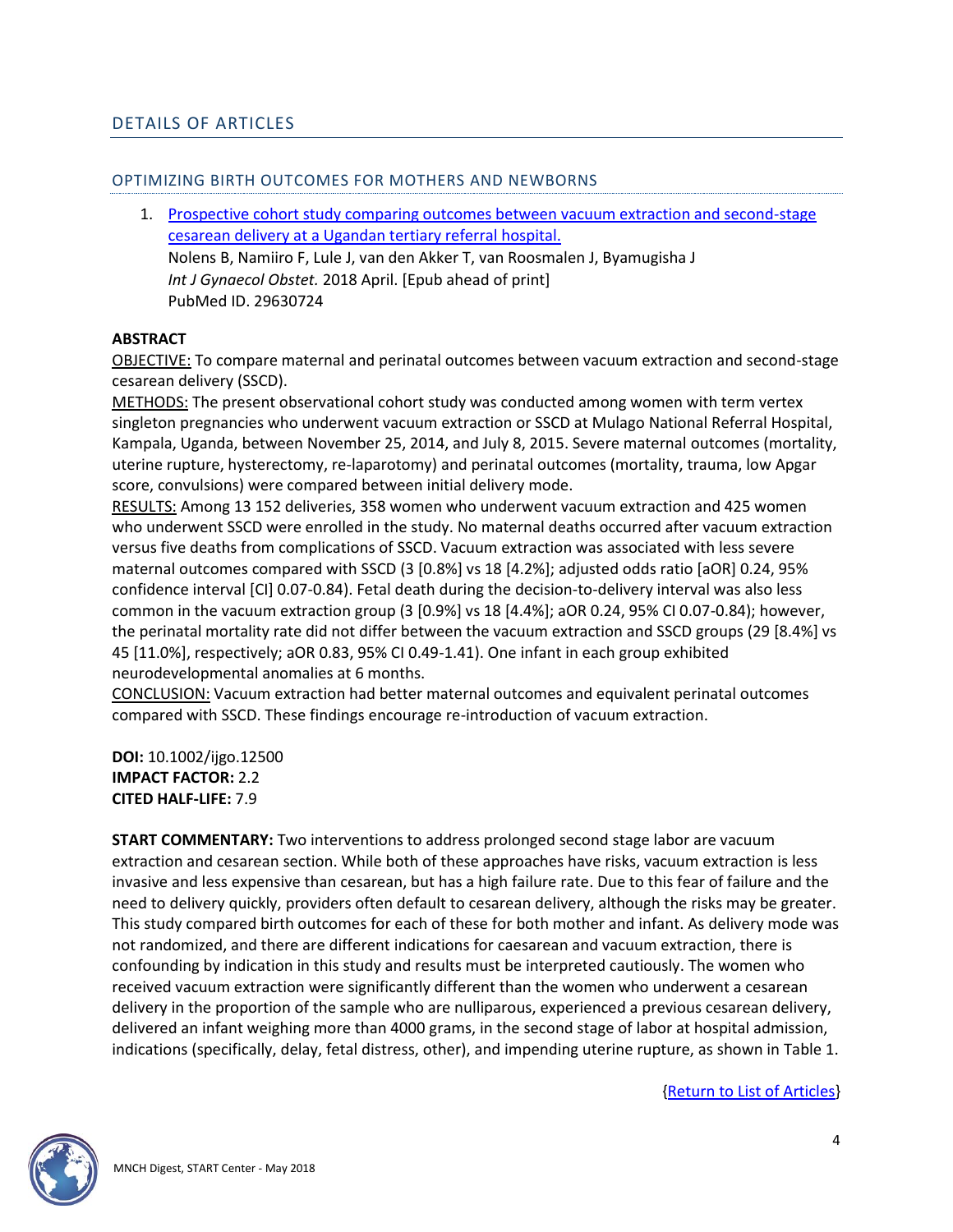<span id="page-4-0"></span>2. [Infection-Induced Thrombin Production: A Potential Novel Mechanism for Preterm Premature](http://doi.org/10.1016/j.ajog.2018.04.014)  [Rupture of Membranes \(PPROM\).](http://doi.org/10.1016/j.ajog.2018.04.014)

Feng L, Allen TK, Marinello WP, Murtha AP *Am J Obstet Gynecol.* 2018 April. [Epub ahead of print] PubMed ID. 29660299

# **ABSTRACT**

BACKGROUND: Preterm premature rupture of membranes (PPROM) is a leading contributor to maternal and neonatal morbidity and mortality. Epidemiologic and experimental studies have demonstrated that thrombin causes fetal membrane weakening and subsequently PPROM. Although blood is suspected as the likely source of thrombin in fetal membranes and amniotic fluid of patients with PPROM, this has not been proven. Ureaplasma Parvum (U. parvum) is emerging as a pathogen involved in prematurity, including PPROM, but until now, prothrombin production directly induced by bacteria in fetal membranes has not been described.

OBJECTIVES: This study was designed to investigate whether U. parvum exposure can induce prothrombin production in fetal membranes cells.

STUDY DESIGN: Primary fetal membrane cells (amnion epithelial, chorion trophoblast, and decidua stromal) or full-thickness fetal membrane tissue explants from elective, term, uncomplicated cesarean deliveries were harvested. Cells or tissue explants were infected with live U. parvum (1 x 105, 1 x 106, or 1 x 107 colony forming units (cfu)/ml) or lipopolysaccharide (Escherichia coli J5, L-5014, Sigma, 100 ng/ml or 1000 ng/ml) for 24 hours. Tissue explants were fixed for immunohistochemistry staining of thrombin/prothrombin. Fetal membrane cells were fixed for confocal immunofluorescent staining of the biomarkers of fetal membrane cell types and thrombin/prothrombin. Protein and mRNA were harvested from the cells and tissue explants for Western blot or qRT-PCR to quantify thrombin/prothrombin protein or mRNA production, respectively. Data are presented as mean values ± standard errors of mean. Data were analyzed using one-way ANOVA with post hoc Dunnett's test.

RESULTS: Prothrombin production and localization was confirmed by Western blot and immunostainings in all primary fetal membrane cells and tissue explants. Immunofluorescence observations revealed a perinuclear localization of prothrombin in amnion epithelial cells. Localization of prothrombin in chorion and decidua cells was perinuclear and cytoplasmic. Prothrombin mRNA and protein expression in fetal membranes was significantly increased by U. parvum, but not lipopolysaccharide, treatments in a dosedependent manner. Specifically, U. parvum at a dose of 1x107 cfu/ml significantly increased both prothrombin mRNA (fold changes in amnion: 4.1±1.9; chorion: 5.7±4.2; decidua: 10.0±5.4; FM: 9.2±3.0) and protein expression (fold changes in amnion: 138.0±44.0; chorion: 139.6±15.1; decidua: 56.9±29.1; fetal membrane: 133.1±40.0) compared to untreated controls. U. parvum at a dose of 1x106 cfu/ml significantly upregulated prothrombin protein expression in chorion cells (fold change: 54.9±5.3) and prothrombin mRNA expression in decidua cells (fold change: 4.4±1.9).

CONCLUSIONS: Our results demonstrate that prothrombin can be directly produced by fetal membrane amnion, chorion, and decidua cells. Further, prothrombin production can be stimulated by U. parvum exposure in fetal membranes. These findings represent a potential novel underlying mechanism of U. parvum-induced rupture of fetal membranes.

**DOI:** 10.1016/j.ajog.2018.04.014 **IMPACT FACTOR:** 5.2 **CITED HALF-LIFE:** >10.0

**START COMMENTARY:** Before this study, it was known that Ureaplasma infection and prothombin were each independently associated with preterm birth; this report advances our mechanistic understanding

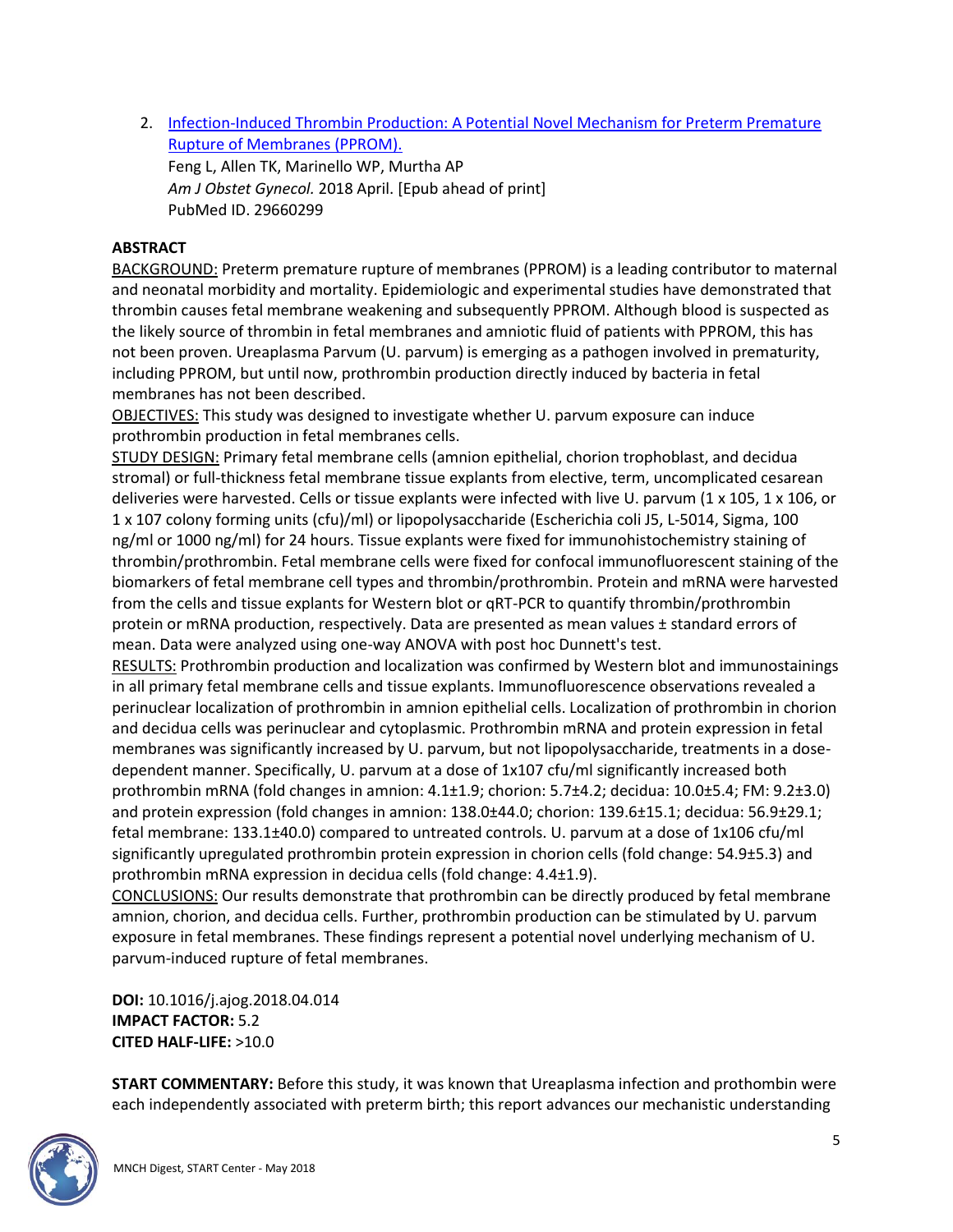of preterm birth by drawing links between maternal infection with the organism, increased fetal prothrombin production, and PROM. This study shows that *U. parvum* exposure to fetal membrane tissues leads to increased prothrombin production in a dose-dependent manner, which in turn, leads to changes in characteristics of PROM. One limitation is the use of gram-negative bacterial lipopolysaccharide (LPS) as the comparison, instead of live *E. coli*. Authors used LPS as live *E. coli* has challenges with overgrowth but, acknowledge that they cannot conclude that live *E. coli* does not also stimulate prothrombin production through another endotoxin.

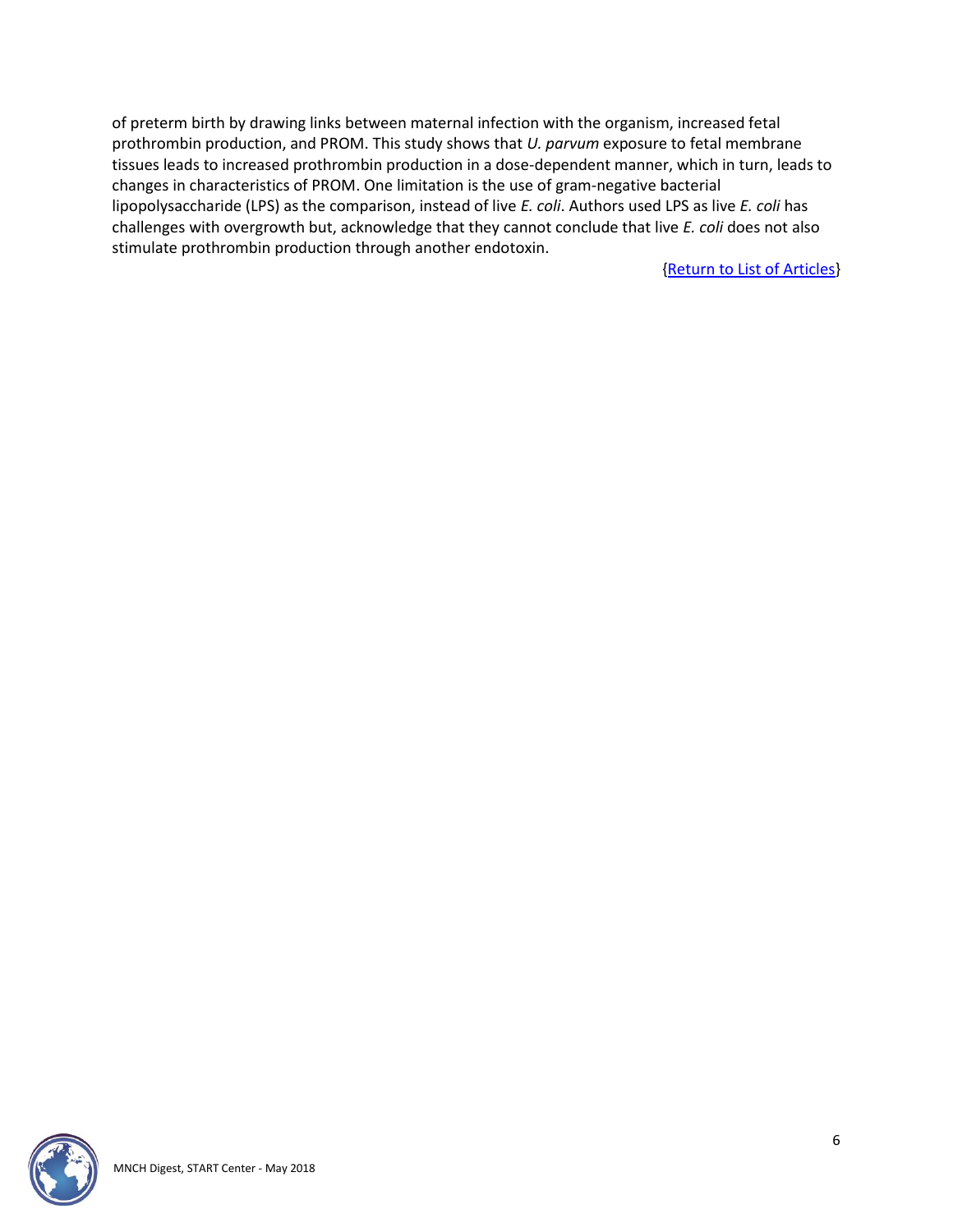<span id="page-6-0"></span>3. [Performance of QuantiFERON-TB Gold Plus for detection of latent tuberculosis infection in](http://doi.org/10.1371/journal.pone.0193589)  [pregnant women living in a tuberculosis-](http://doi.org/10.1371/journal.pone.0193589) and HIV-endemic setting König Walles J, Tesfaye F, Jansson M, Tolera Balcha T, Winqvist N, Kefeni M, et al. *PLoS One.*13(4). 2018 April. PubMed ID. 29617458

## **ABSTRACT**

We evaluated the performance of QuantiFERON-TB Gold Plus (QFT-Plus), which includes two Mycobacterium tuberculosis antigen formulations (TB1 and TB2), for detection of latent tuberculosis infection during pregnancy. Eight-hundred-twenty-nine Ethiopian pregnant women (5.9% HIV-positive) were tested with QFT-Plus, with bacteriological sputum analysis performed for women with clinically suspected tuberculosis and HIV-positive women irrespective of clinical presentation. QFT-Plus read-out was categorized according to the conventional cut-off (0.35 IU/ml) for both antigen formulations. In addition, we analyzed the distribution of QFT-Plus results within a borderline zone (0.20-0.70 IU/ml), and interferon-γ response in relation to HIV infection and gestational age. Two-hundred-seventy-seven women (33%) were QFT-Plus-positive (HIV-positive 16/49 [33%]; HIV-negative 261/780 [33%]). There was a strong agreement between the two antigen formulations (κ = 0.92), with discordant results in 29 cases (3.5%). Whereas discordant QFT-Plus results were rare in pregnancy, several results with both TB1 and TB2 within the borderline range were observed (11/49 [22%] vs. 43/780 [5.5%] in HIV-positive and HIV-negative women, respectively; p<0.0001). HIV-positive women had lower absolute interferon-γ levels (TB1: 0.47 vs. 2.16 IU/ml; p<0.001, TB2: 0.49 vs. 2.24 IU/ml, p<0.001, considering results ≥0.20 IU/ml) compared to HIV-negative women. QFT-Plus-positive women who submitted samples at later stages of pregnancy had lower mitogen- (p<0.001) but higher TB-antigen-specific (p = 0.031 for TB1, p = 0.061 for TB2) interferon-γ response. Considering their lower capacity to produce TB-specific interferonγ, a lower cut-off level for defining QFT-Plus-positivity may be considered in HIV-positive pregnant women.

**DOI:** 10.1371/journal.pone.0193589 **IMPACT FACTOR:** 2.8 **CITED HALF-LIFE:** 3.7

**START COMMENTARY:** It is well-known that immunoassays to detect LTBI have reduced sensitivity in pregnant women and individuals with HIV. This study is the first evaluation of the QFT-Plus assay for diagnosis of LTBI in pregnancy. Authors evaluated the performance of QFT-Plus among a cohort of pregnant women in Ethiopia, with about 6% of the sample also being HIV-positive. Figure 1 shows lower IFN- $\gamma$  responses to TB1 and TB2 stimulation in HIV positive compared to negative women. In addition, they found that HIV positive women were more likely to have responses that which were below the assay's stated limit of detection (Figure 2). As there is not a gold standard for LTBI, the optimal cutoff for defining LTBI with this test is unknown, although these findings suggest that a lower limit of detection may be appropriate for use of this assay in HIV-infected women. A limitation of the study is the lack of a control group of non-pregnant women.

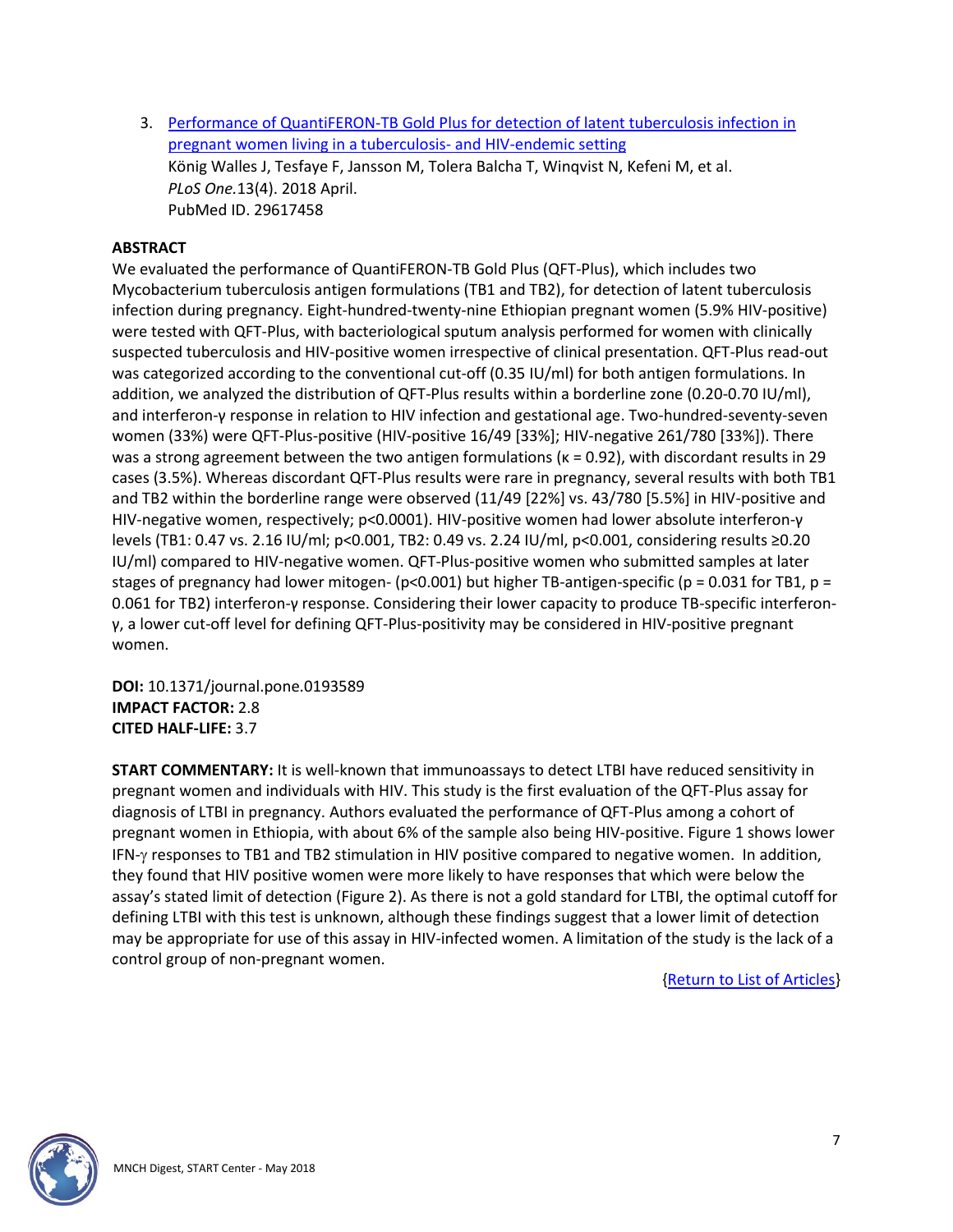<span id="page-7-0"></span>4. Utility of [serum resistin in the diagnosis of neonatal sepsis and prediction of disease severity in](http://doi.org/10.1515/jpm-2018-0018)  [term and late preterm infants](http://doi.org/10.1515/jpm-2018-0018)

Khattab AA, El-Mekkawy MS, Helwa MA, Omar ES *J Perinat Med.* 2018 March. [Epub ahead of print] PubMed ID. 29605824

# **ABSTRACT**

INTRODUCTION: Resistin is a proinflammatory hormone recently proposed as a sepsis biomarker. Our aim was to evaluate the diagnostic and prognostic values of this marker in neonatal sepsis. METHODS: This is a prospective observational study that includes 60 term and late preterm neonates with proven and possible sepsis besides 30 healthy controls. Resistin and other biomarkers, like Creactive protein (CRP), were measured within 2 h of neonatal intensive care unit (NICU) admission. Infants were monitored and the primary outcome was 30-day mortality.

RESULTS: Resistin was higher among septic neonates compared with controls (P<0.001). Resistin had an area under the receiver operating characteristic (ROC) curve of 0.994 for differentiating septic infants from controls. The area under the curve (AUC) for differentiating infants with culture-proven sepsis from controls was 0.999 compared with an AUC of 1 for CRP. The other markers, like platelet count, were inferior to resistin and CRP. Resistin was positively correlated with CRP [Spearman's correlation coefficient (rs)=0.55, P<0.001]. No significant differences in resistin levels were noted between survivors and non-survivors but resistin was higher among infants with severe sepsis (P=0.015) and among those who needed mechanical ventilation (P<0.001).

CONCLUSION: Resistin is useful for the diagnosis of neonatal sepsis. Resistin failed to predict mortality but was associated with indicators of disease severity.

**DOI:** 10.1515/jpm-2018-0018 **IMPACT FACTOR:** 1.6 **CITED HALF-LIFE:** 7.5

**START COMMENTARY:** This study shows that resistin was a very accurate biomarker for neonatal sepsis, which has not been previously reported. Controls are healthy neonates without exposure to prolonged rupture of membranes. Cases were term or late term preterm infant from age 0-30 days with proven or possible sepsis. Authors excluded infants born less than 34 weeks or more than 42 weeks, those with postnatal age more than 30 days, those who failed to get a blood sample within 2 hours of admission, and those with any of the following: genetic syndromes, major congenital abnormalities, surgical conditions, meconium aspiration syndrome, perinatal asphyxia, and/or birth injury. Proven sepsis was diagnosed when pathogen isolated from blood, urine, cerebrospinal fluid, or normally sterile sites associated with clinical features of sepsis. Possible sepsis was diagnosed in the presence of clinical features indicating sepsis and raised CRP (>5mg/dL). When using a resistin level cut off of 22.8 ng/ml, the sensitivity is 98.3% and specificity is 99.97% for sepsis. A limitation of the study is possible and proven sepsis cases were grouped together, with some potential misclassification of the possible group. Limitations also include small sample size and a sample that excluded preterm infants under 34 weeks, limiting generalizability. In addition, it is still not known if resistin has the same challenges as other sepsis biomarkers for neonates where the levels can rise in septic and non-septic conditions.

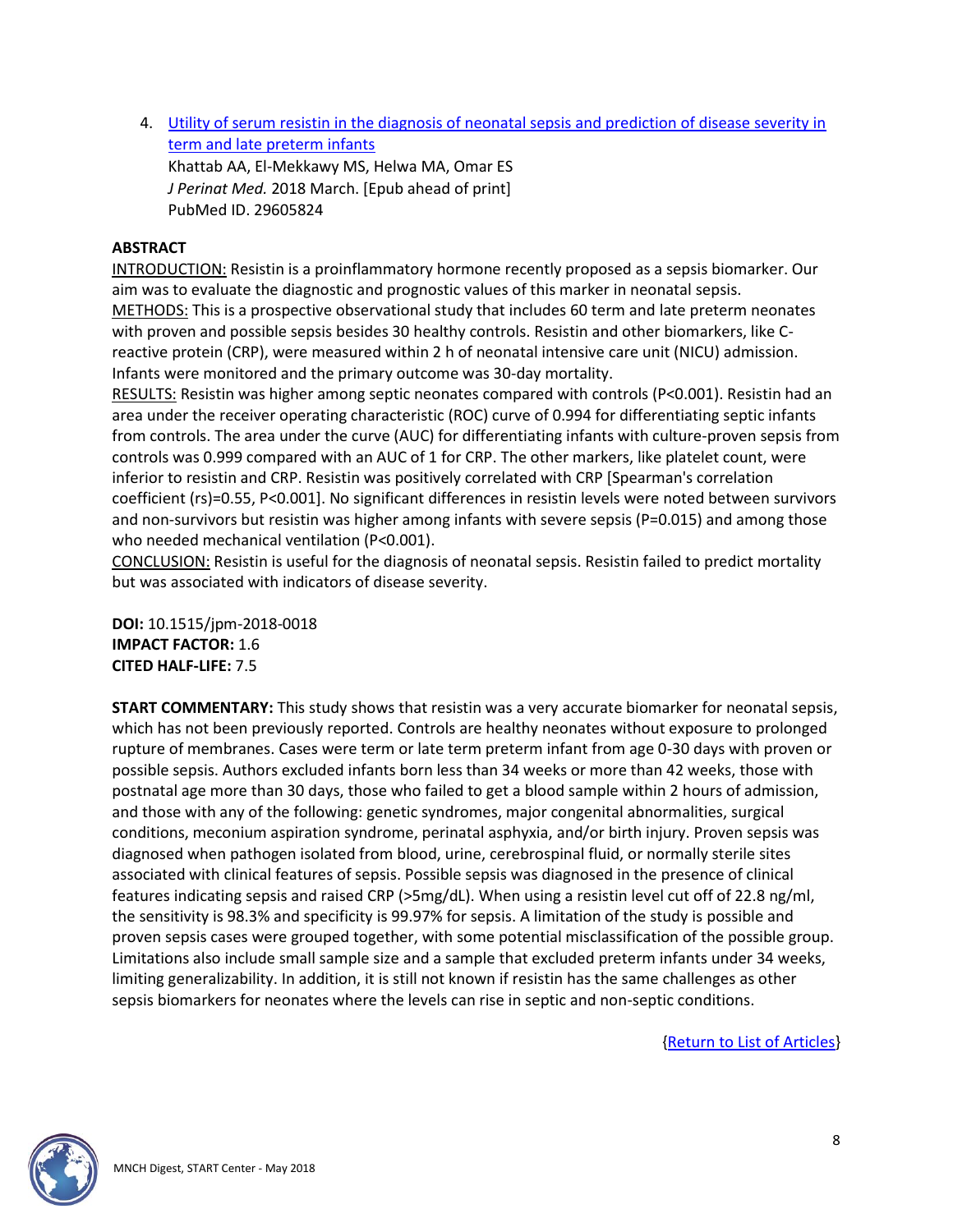<span id="page-8-0"></span>5. [Risk of maternal mortality in women with severe anaemia during pregnancy and post partum: a](http://doi.org/10.1016/S2214-109X(18)30078-0)  [multilevel analysis](http://doi.org/10.1016/S2214-109X(18)30078-0)

Daru J, Zamora J, Fernández-Félix BM, Vogel J, Oladapo OT, Morisaki N, et al. *Lancet Glob Health.*6(5). 2018 May. [Epub 2018 Mar 20] PubMed ID. 29571592

#### **ABSTRACT**

BACKGROUND: Anemia affects as many as half of all pregnant women in low-income and middle-income countries, but the burden of disease and associated maternal mortality are not robustly quantified. We aimed to assess the association between severe anemia and maternal death with data from the WHO Multicountry Survey on maternal and newborn health.

METHODS: We used multilevel and propensity score regression analyses to establish the relation between severe anemia and maternal death in 359 health facilities in 29 countries across Latin America, Africa, the Western Pacific, eastern Mediterranean, and southeast Asia. Severe anemia was defined as antenatal or postnatal hemoglobin concentrations of less than 70 g/L in a blood sample obtained before death. Maternal death was defined as death any time after admission until the seventh day post partum or discharge. In regression analyses, we adjusted for post-partum hemorrhage, general anesthesia, admission to intensive care, sepsis, pre-eclampsia or eclampsia, thrombocytopenia, shock, massive transfusion, severe oliguria, failure to form clots, and severe acidosis as confounding variables. These variables were used to develop the propensity score.

FINDINGS: 312 281 women admitted in labor or with ectopic pregnancies were included in the adjusted multilevel logistic analysis, and 12 470 were included in the propensity score regression analysis. The adjusted odds ratio for maternal death in women with severe anemia compared with those without severe anemia was 2·36 (95% CI 1·60-3·48). In the propensity score analysis, severe anemia was also associated with maternal death (adjusted odds ratio 1·86 [95% CI 1·39-2·49]).

INTERPRETATION: Prevention and treatment of anemia during pregnancy and post partum should remain a global public health and research priority.

**DOI:** 10.1016/S2214-109X(18)30078-0 **IMPACT FACTOR:** 17.7 **CITED HALF-LIFE:** 2.1

**START COMMENTARY:** Authors used multilevel logistic regression and propensity score regression analysis to explore the relationship between maternal mortality and severe anemia. They did propensity score analysis to mitigate confounding bias due to differences in women with and without anemia, as shown in Table 1. The authors conducted sensitivity analysis to explore the effect of post-partum hemorrhage on this association. When they removed it from the multilevel regression model, the strength of the association increased. Some strengths of the study are the large dataset and use of two analysis approaches. Some limitations are the limited number of variables available for adjustment, anemia treated as a binary variable in the dataset, and missing data. Note that the definition for maternal mortality for this study is not the standard definition used for maternal mortality; the standard definition according to the WHO is death of a woman while pregnant or within 42 days of termination of pregnancy, irrespective of duration and site of pregnancy, from any cause related to or aggravated by pregnancy, but not from an accident or incidental cause.

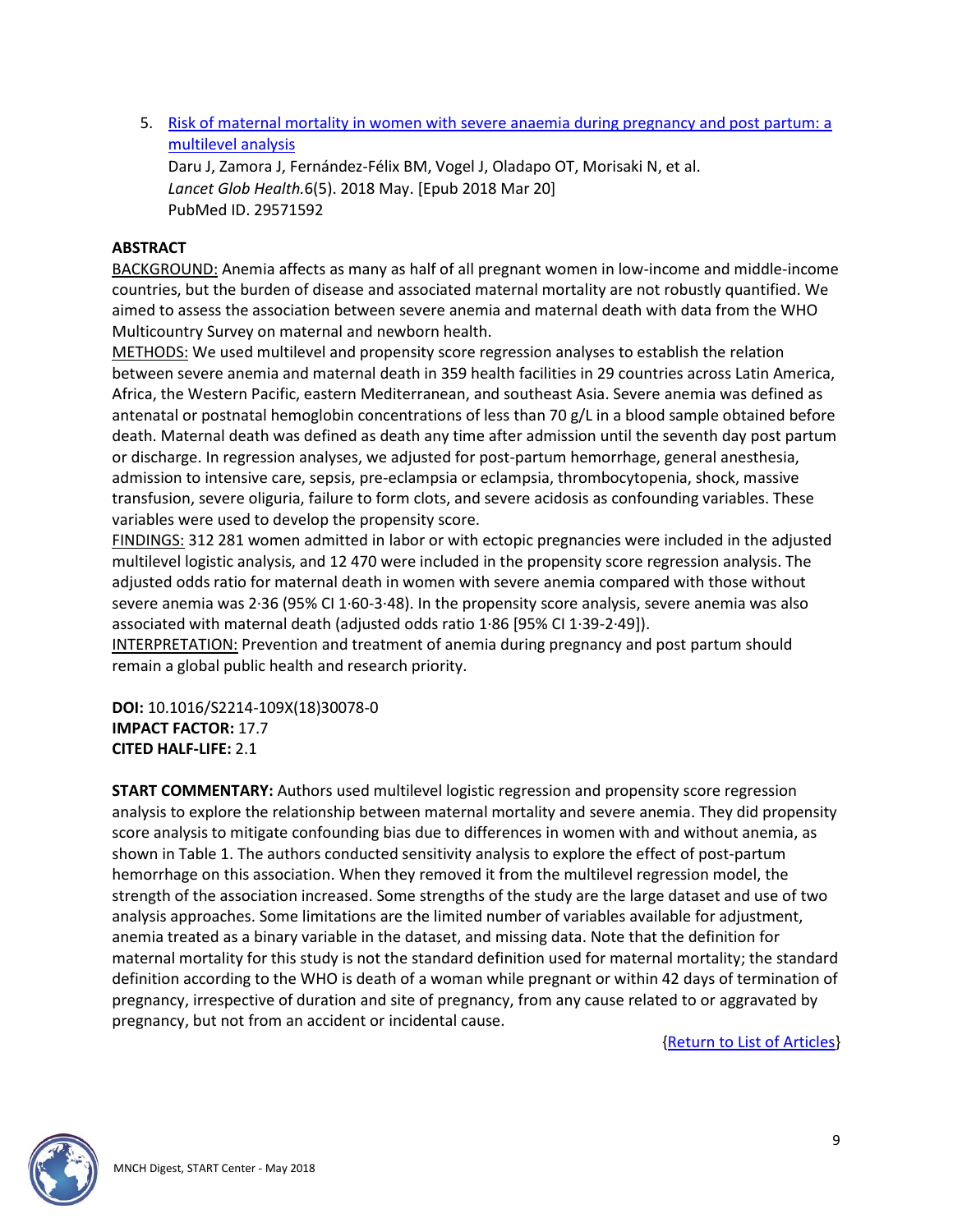<span id="page-9-0"></span>6. [Neurodevelopmental outcomes of infants with very low birth weights are associated with the](http://doi.org/10.1016/j.pedneo.2017.08.003)  [severity of their extra-uterine growth retardation](http://doi.org/10.1016/j.pedneo.2017.08.003) Chien HC, Chen CH, Wang TM, Hsu YC, Lin MC *Pediatr Neonatol.*52(2). 2018 April. PubMed ID. 28866004

#### **ABSTRACT**

BACKGROUND: For infants with very low birth weights (VLBW), their neurodevelopmental outcomes are thought to be associated with extra-uterine growth retardation (EUGR). In this study, based on a single institute, we analyzed the association between different levels or severity of EUGR of VLBW infants and their neurodevelopmental outcomes later at a corrected age of 24 months.

METHODS: This is a hospital-based retrospective cohort study. The severity of EUGR was classified into three categories according to the z-score of discharge weight: z < -2.0, <-2.5, and <-3.0. The outcomes were assessed using the Bayley Scales of Infant Development-II (BSID-II) at a corrected age of 24 months. We then estimated the association of EUGR with low mental developmental index (MDI) or low psychomotor developmental index (PDI). Multiple logistic regression and stratified analyses were used to adjust for the possible confounding factors.

RESULTS: In total, 224 VLBW infants were enrolled in this study from 1997 to 2006. In the univariate analysis, EUGR for weight at discharge from hospital was associated with MDI <85 at the corrected age of 24 months, and this association was related to the severity of EUGR (z < -2.5, OR: 1.92 (1.04-3.53); z < -3.0, OR: 2.83 (1.26-6.36)). In addition, the relationship was not confounded by gender nor small for gestational age. The stratified analysis against hemodynamic significant patent ductus arteriosus also revealed that EUGR was an independent predictor for neurodevelopmental outcomes.

CONCLUSION: In VLBW preterm infants, EUGR was significantly associated with low MDI scores assessed at a corrected age of 24 months. Early evaluation and recognition of EUGR should be emphasized when caring for preterm infants.

**DOI:** 10.1016/j.pedneo.2017.08.003 **IMPACT FACTOR:** 1.3 **CITED HALF-LIFE:** 4.0

**START COMMENTARY:** This study aimed to explore the relationship between neurodevelopmental outcomes and severity and duration of EUGR among very low birth weight infants. The inclusion criteria were preterm infants with birth weight less than 1500 g who were treated in the neonatal intensive care units of Taichung Veterans General Hospital. Authors used the following exclusion criteria: infants with chromosome anomalies, hydrocephalus, neonatal seizures, congenital brain malformations, cystic PVL or severe IVH during hospitalization, and those infants who missed the last follow up. The odds ratios for low MDI by EUGR weight z-score are presented in Figure 1, showing a clear increase in odds of low MDI score with negatively increasing z-scores for EUGR weight. Some limitations of this study are the small sample size, retrospective chart reviews, one hospital provided all the data, and missing data.

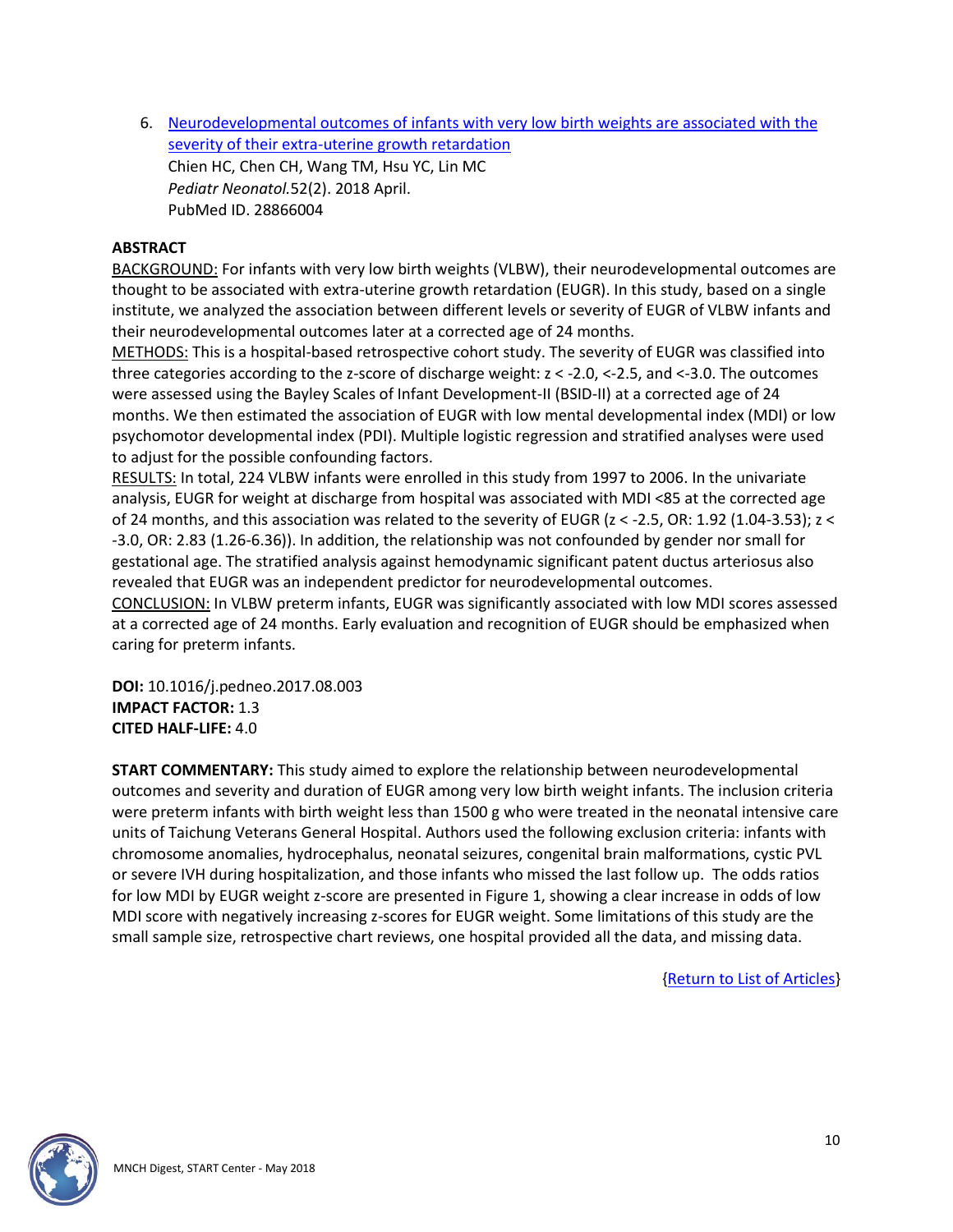#### SUPPORT THRIVING IN THE COMMUNITY

<span id="page-10-0"></span>7. [Dynamics of paediatric urogenital schistosome infection, morbidity and treatment: a](http://doi.org/10.1136/bmjgh-2017-000661)  [longitudinal study among preschool children in Zimbabwe](http://doi.org/10.1136/bmjgh-2017-000661) Osakunor DNM, Mduluza T, Midzi N, Chase-Topping M, Mutsaka-Makuvaza MJ, Chimponda T, et al.

*BMJ Glob Health.*3(2). 2018 March. PubMed ID. 29616147

#### **ABSTRACT**

BACKGROUND: Recent research has shown that in schistosome-endemic areas preschool-aged children (PSAC), that is, ≤5 years, are at risk of infection. However, there exists a knowledge gap on the dynamics of infection and morbidity in this age group. In this study, we determined the incidence and dynamics of the first urogenital schistosome infections, morbidity and treatment in PSAC.

METHODS: Children (6 months to 5 years) were recruited and followed up for 12 months. Baseline demographics, anthropometric and parasitology data were collected from 1502 children. Urinary morbidity was assessed by hematuria and growth-related morbidity was assessed using standard WHO anthropometric indices. Children negative for Schistosoma haematobium infection were followed up quarterly to determine infection and morbidity incidence.

RESULTS: At baseline, the prevalence of S haematobium infection and microhematuria was 8.5% and 8.6%, respectively. Based on different anthropometric indices, 2.2%-8.2% of children were malnourished, 10.1% underweight and 18.0% stunted. The fraction of morbidity attributable to schistosome infection was 92% for microhematuria, 38% for stunting and malnutrition at 9%-34%, depending on indices used. S haematobium-positive children were at greater odds of presenting with microhematuria (adjusted OR (AOR)=25.6; 95% CI 14.5 to 45.1) and stunting (AOR=1.7; 95% CI 1.1 to 2.7). Annual incidence of S haematobium infection and microhematuria was 17.4% and 20.4%, respectively. Microhematuria occurred within 3 months of first infection and resolved in a significant number of children, 12 weeks post-praziquantel treatment, from 42.3% to 10.3%; P<0.001. CONCLUSION: We demonstrated for the first time the incidence of schistosome infection in PSAC, along with microhematuria, which appears within 3 months of first infection and resolves after praziquantel treatment. A proportion of stunting and malnutrition is attributable to S haematobium infection. The study adds scientific evidence to the calls for inclusion of PSAC in schistosome control programs.

**DOI:** 10.1136/bmjgh-2017-000661 **IMPACT FACTOR:** N/A **CITED HALF-LIFE:** N/A

**START COMMENTARY:** While previous longitudinal studies on schistosome incidence and pathogenesis have primarily focused on children > 5 years old, there are fewer data available in younger children. Authors of this study followed a sample of uninfected children at baseline for a year. Authors estimated the prevalence of and incidence of disease among this population, showed that treatment can reduce microhematuria, and that incident infections may affect growth and morbidity. Children were recruited for the study from creches, early child development centers, and preschools. The study inclusion criteria for enrollment were children aged 6 months to 5 years who were lifelong residents of the study area, have no previous antihelminthic treatment, were negative for *S. mansoni*, consented to participate, and were diagnosed negative for *S. haematobium* by egg count at baseline. This region was selected for the study because it has a high prevalence of *S. haematobium* and low prevalence of *S. mansoini* (which could confound growth and morbidity results). To determine infection, authors collected urine samples

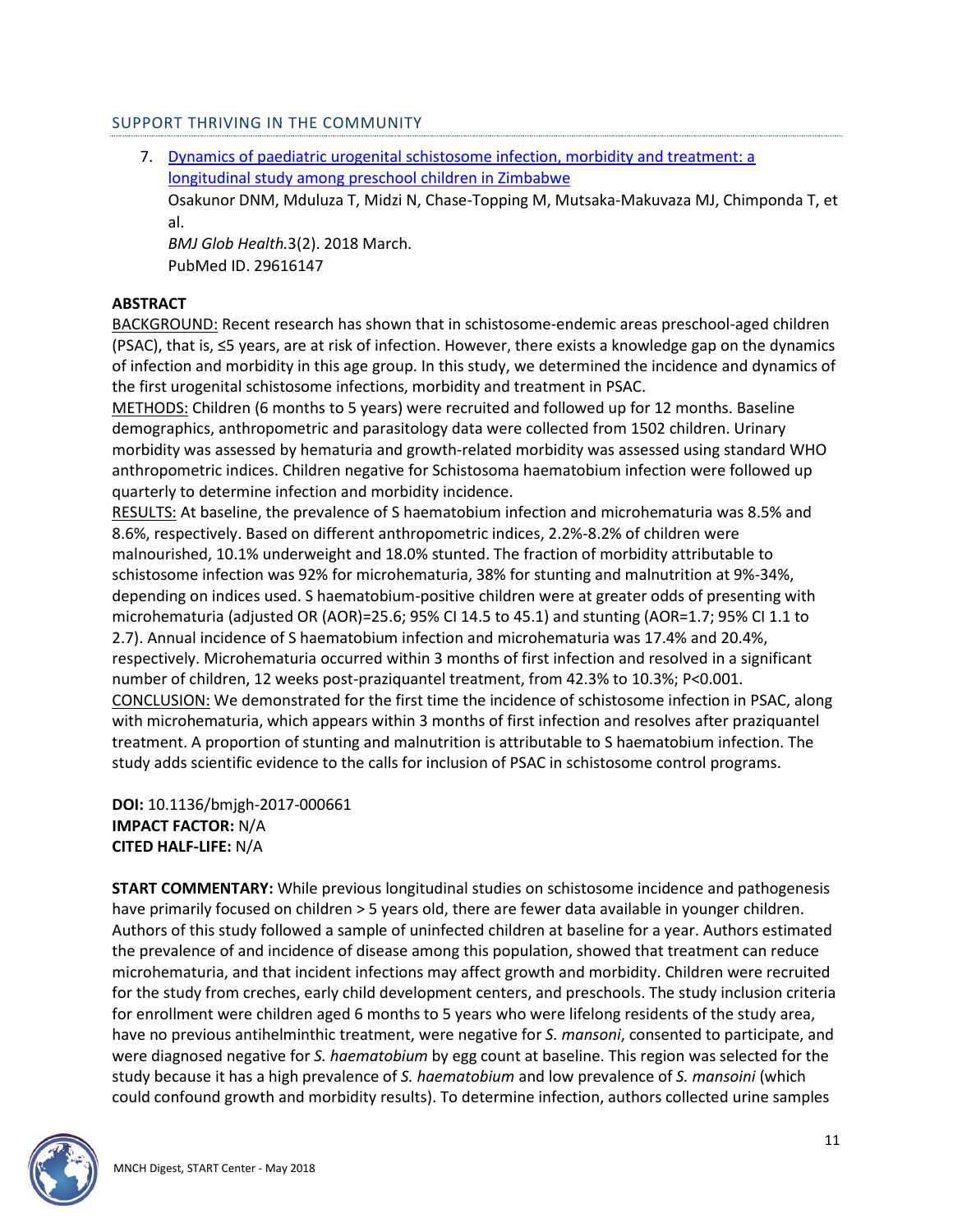for haematuria and stool for parasite eggs. Authors found more intense infections with greater age, as shown in Figure 1. Figure 2 shows the proportion with morbidity among those infected, compared to the total population. Figure 4 shows how infection impacts morbidity among 18 individuals in the study. A limitation is that investigators did not collect data on diet, coinfection, or socioeconomic status, which could have confounded results.

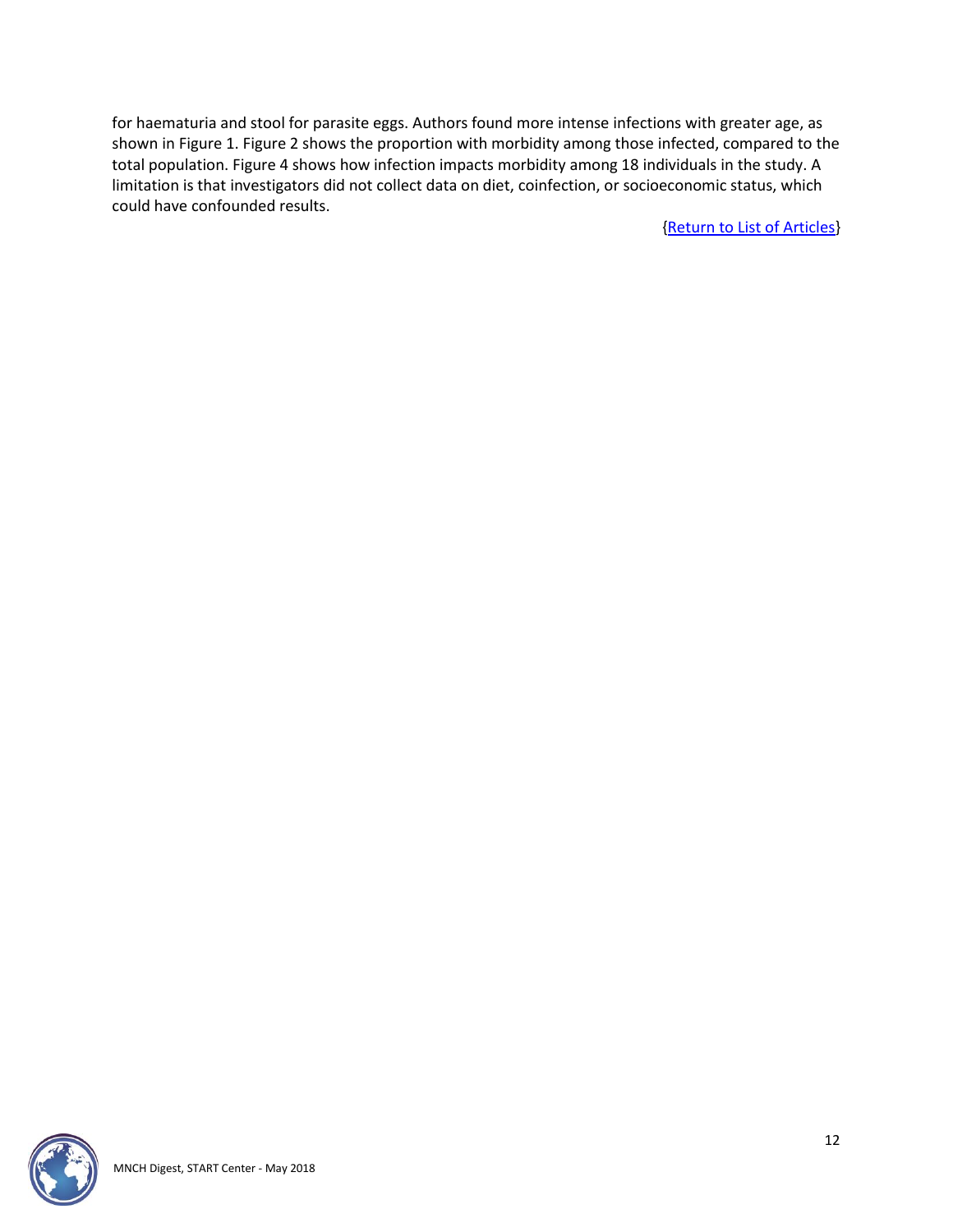<span id="page-12-0"></span>8. [National and regional under-5 mortality rate by economic status for low-income and middle](http://doi.org/10.1016/S2214-109X(18)30059-7)[income countries: a systematic assessment](http://doi.org/10.1016/S2214-109X(18)30059-7) Chao F, You D, Pedersen J, Hug L, Alkema L *Lancet Glob Health.*6(5). 2018 May. PubMed ID. 29653627

#### **ABSTRACT**

BACKGROUND: The progress to achieve the fourth Millennium Development Goal in reducing mortality rate in children younger than 5 years since 1990 has been remarkable. However, work remains to be done in the Sustainable Development Goal era. Estimates of under-5 mortality rates at the national level can hide disparities within countries. We assessed disparities in under-5 mortality rates by household economic status in low-income and middle-income countries (LMICs).

METHOD: We estimated country-year-specific under-5 mortality rates by wealth quintile on the basis of household wealth indices for 137 LMICs from 1990 to 2016, using a Bayesian statistical model. We estimated the association between quintile-specific and national-level under-5 mortality rates. We assessed the levels and trends of absolute and relative disparity in under-5 mortality rate between the poorest and richest quintiles, and among all quintiles.

FINDINGS: In 2016, for all LMICs (excluding China), the aggregated under-5 mortality rate was 64·6 (90% uncertainty interval [UI] 61·1-70·1) deaths per 1000 livebirths in the poorest households (first quintile), 31·3 (29·5-34·2) deaths per 1000 livebirths in the richest households (fifth quintile), and in between those outcomes for the middle quintiles. Between 1990 and 2016, the largest absolute decline in under-5 mortality rate occurred in the two poorest quintiles: 77·6 (90% UI 71·2-82·6) deaths per 1000 livebirths in the poorest quintile and 77·9 (72·0-82·2) deaths per 1000 livebirths in the second poorest quintile. The difference in under-5 mortality rate between the poorest and richest quintiles decreased significantly by 38·8 (90% UI 32·9-43·8) deaths per 1000 livebirths between 1990 and 2016. The poorest to richest under-5 mortality rate ratio, however, remained similar (2·03 [90% UI 1·94-2·11] in 1990, 1·99 [1·91-2·08] in 2000, and 2·06 [1·92-2·20] in 2016). During 1990-2016, around half of the total under-5 deaths occurred in the poorest two quintiles (48·5% in 1990 and 2000, 49·5% in 2016) and less than a third were in the richest two quintiles (30·4% in 1990, 30·5% in 2000, 29·9% in 2016). For all regions, differences in the under-5 mortality rate between the first and fifth quintiles decreased significantly, ranging from 20·6 (90% UI 15·9-25·1) deaths per 1000 livebirths in eastern Europe and central Asia to 59·5 (48·5-70·4) deaths per 1000 livebirths in south Asia. In 2016, the ratios of under-5 mortality rate in the first quintile to under-5 mortality rate in the fifth quintile were significantly above 2·00 in two regions, with 2·49 (90% UI 2·15-2·87) in east Asia and Pacific (excluding China) and 2·41 (2·05-2·80) in south Asia. Eastern and southern Africa had the smallest ratio in 2016 at 1·62 (90% UI 1·48-1·76). Our model suggested that the expected ratio of under-5 mortality rate in the first quintile to under-5 mortality rate in the fifth quintile increases as national-level under-5 mortality rate decreases. INTERPRETATION: For all LMICs (excluding China) combined, the absolute disparities in under-5 mortality rate between the poorest and richest households have narrowed significantly since 1990, whereas the relative differences have remained stable. To further narrow the rich-and-poor gap in under-5 mortality rate on the relative scale, targeted interventions that focus on the poorest populations are needed.

**DOI:** 10.1016/S2214-109X(18)30059-7 **IMPACT FACTOR:** 17.7 **CITED HALF-LIFE:** 2.1

#### **START COMMENTARY:**

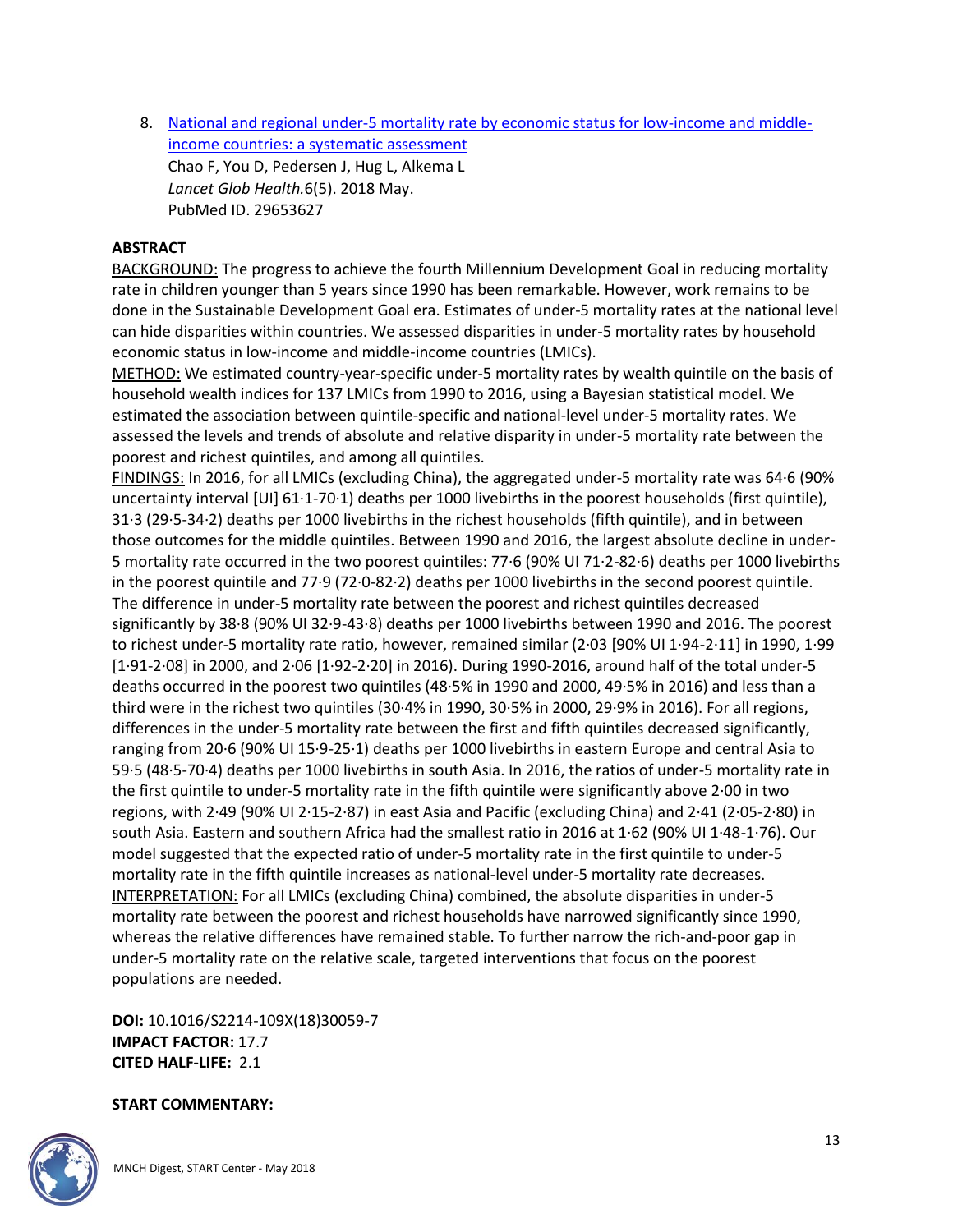This is the first study to model the association between the ratio of the poorest to richest under-5 mortality rates, the national-level under-5 mortality rates, and to estimate under-5 mortality rates for all wealth quintile groups. All data comes from the Demographic Health Surveys (DHS) and Multiple Indicator Cluster Surveys (MICS) completed between 1990 and 2016 in 99 LMICs. The wealth index from the DHS is used as a proxy for household wealth. Authors treated the middle wealth group (quintile 3) as the reference group. The main finding is that disparities in under 5 mortality have narrowed on the additive scale (under-5 mortality rate) but have stayed constant on the multiplicative scale (under-5 mortality rate ratio), as shown in Table 1 and Figure 2. In addition, as the national under-5 mortality rate decreases, generally, the ratio of first to fifth quintile morality rate increases, as shown in Figure 5. So, the disparity continues and grows as countries reduce their under-5 mortality rates. Some limitations of this analysis are that authors did not have data for 38 of the 137 LMICs and sometimes the available data was old.

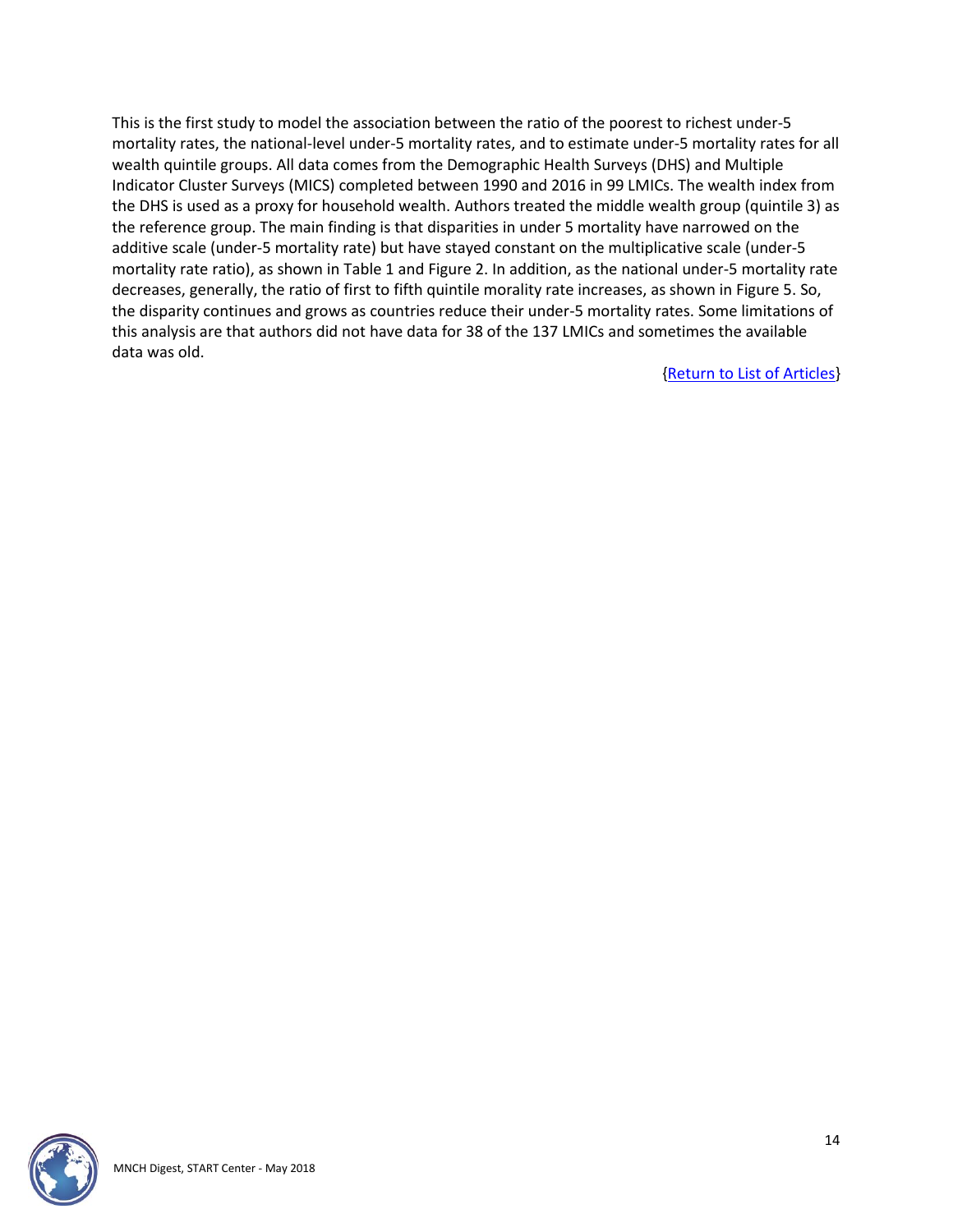#### OPTIMIZE PREVENTION AND TREATMENT OF ACUTE ILLNESS

<span id="page-14-0"></span>9. [Integration of postpartum healthcare services for HIV-infected women and their infants in South](http://doi.org/10.1371/journal.pmed.1002547)  [Africa: A randomised controlled trial](http://doi.org/10.1371/journal.pmed.1002547) Myer L, Phillips TK, Zerbe A, Brittain K, Lesosky M, Hsiao NY, et al. *PLoS Med.*15(3). 2018 March. PubMed ID. 29601570

# **ABSTRACT**

BACKGROUND: As the number of HIV-infected women initiating lifelong antiretroviral therapy (ART) during pregnancy increases globally, concerns have emerged regarding low levels of retention in HIV services and suboptimal adherence to ART during the postpartum period. We examined the impact of integrating postpartum ART for HIV+ mothers alongside infant follow-up within maternal and child health (MCH) services in Cape Town, South Africa.

METHODS AND FINDINGS: We conducted a randomized trial among HIV+ postpartum women aged ≥18 years who initiated ART during pregnancy in the local antenatal care clinic and were breastfeeding when screened before 6 weeks postpartum. We compared an integrated postnatal service among mothers and their infants (the MCH-ART intervention) to the local standard of care (control)-immediate postnatal referral of HIV+ women on ART to general adult ART services and their infants to separate routine infant follow-up. Evaluation data were collected through medical records and trial measurement visits scheduled and located separately from healthcare services involved in either arm. The primary trial outcome was a composite endpoint of women's retention in ART care and viral suppression (VS) (viral load < 50 copies/ml) at 12 months postpartum; secondary outcomes included duration of any and exclusive breastfeeding, mother-to-child HIV transmission, and infant mortality. Between 5 June 2013 and 10 December 2014, a total of 471 mother-infant pairs were enrolled and randomized (mean age, 28.6 years; 18% nulliparous; 57% newly diagnosed with HIV in pregnancy; median duration of ART use at randomization, 18 weeks). Among 411 women (87%) with primary endpoint data available, 77% of women (n = 155) randomized to the MCH-ART intervention achieved the primary composite outcome of retention in ART services with VS at 12 months postpartum, compared to 56% of women (n = 117) randomized to the control arm (absolute risk difference, 0.21; 95% CI: 0.12-0.30; p < 0.001). The findings for improved retention in care and VS among women in the MCH-ART intervention arm were consistent across subgroups of participants according to demographic and clinical characteristics. The median durations of any breastfeeding and exclusive breastfeeding were longer in women randomized to the intervention versus control arm (6.9 versus 3.0 months,  $p = 0.006$ , and 3.0 versus 1.4 months,  $p < 0.001$ , respectively). For the infants, overall HIV-free survival through 12 months of age was 97%: mother-tochild HIV transmission was 1.2% overall ( $n = 4$  and  $n = 1$  transmissions in the intervention and control arms, respectively), and infant mortality was 1.9% ( $n = 6$  and  $n = 3$  deaths in the intervention and control arms, respectively), and these outcomes were similar by trial arm. Interpretation of these findings should be qualified by the location of this study in a single urban area as well as the self-reported nature of breastfeeding outcomes.

CONCLUSIONS: In this study, we found that integrating ART services into the MCH platform during the postnatal period was a simple and effective intervention, and this should be considered for improving maternal and child outcomes in the context of HIV.

**DOI:** 10.1371/journal.pmed.1002547 **IMPACT FACTOR:** 11.9 **CITED HALF-LIFE:** 7.1

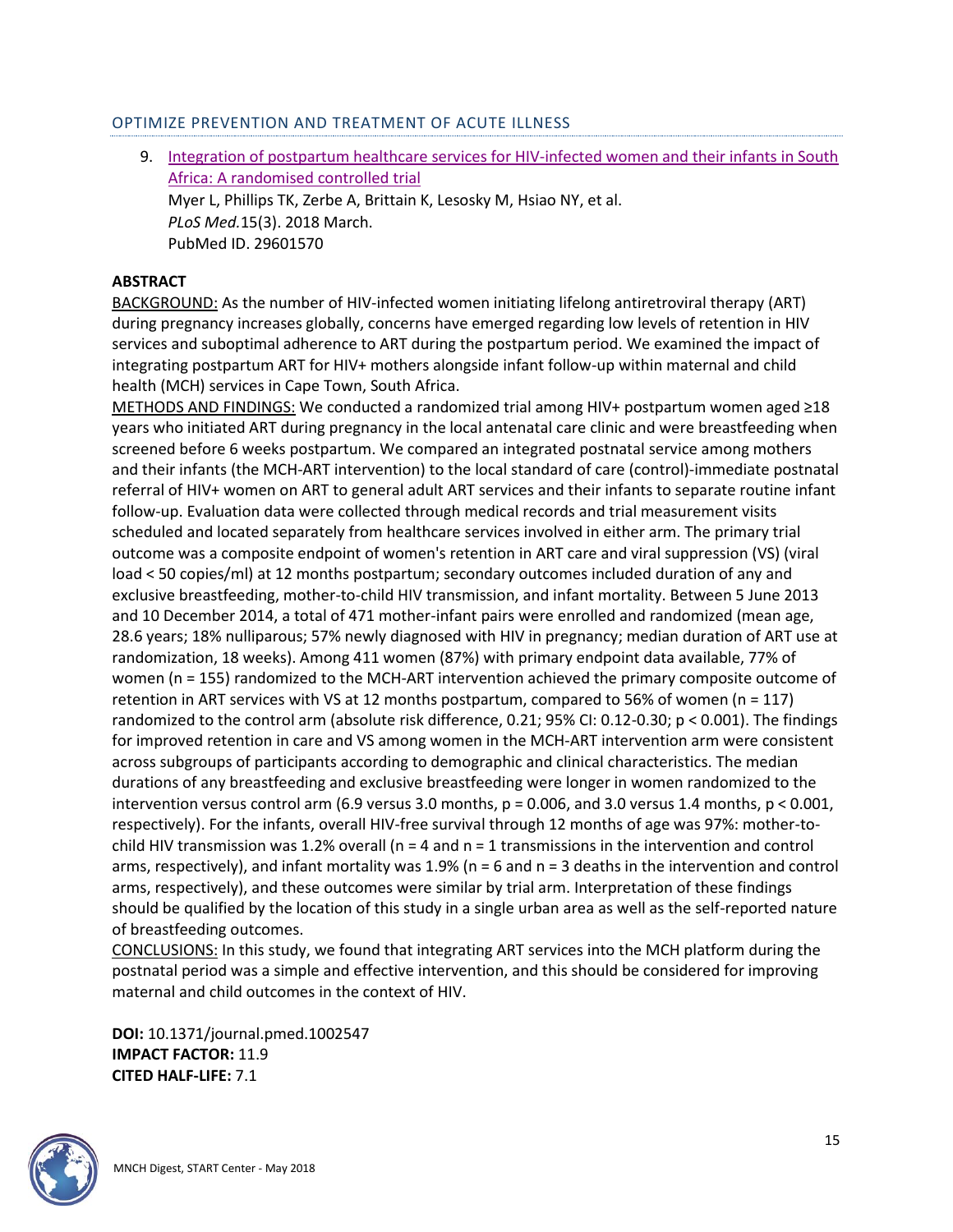**START COMMENTARY:** Integration of ART with MCH services is an approach to increase retention in care and adherence/viral suppression of postpartum HIV-infected women. In this study, authors evaluated the impact of this intervention adherence to ART services and viral suppression. Authors found the intervention to lead to improved retention in care and viral suppression among women in the intervention arm, as well as increasing breastfeeding duration. The study eligibility criteria were: >18 years old, <6 weeks postpartum, initiated ART during a recently-completed pregnancy, and breastfeeding their infant at time of screening. Note that the eligibility for ART initiation changed during the study enrollment period to reflect a change in WHO recommendations. To understand the effect of the change in eligibility, authors conducted sensitivity analysis to see if findings differed by enrollment requirements but found findings to be consistent across eligibility criteria. The effect of the intervention was related to the amount of exposure, in a graded manner. Women were referred out once they stopped breastfeeding. Women who were referred out within 3 months had similar results to the control group, while women with at least 9 months of exposure to the intervention had the best HIV viral load and ART retention outcomes. The effect of the intervention was consistent across subgroups, including across CD4 counts at first antenatal visit and education level, as shown in Figure 3. The time to cessation of breastfeeding was longer for women in the intervention group, as shown in the survival analysis in Figure 4. Some limitations of the study are that authors did not have power to detect associations with outcomes that were extremely common, such as contraceptive initiation, or very rare, such as mother-to-child HIV transmission. In addition, all the study data comes from one location, limiting generalizability, and breastfeeding data were self-reported.

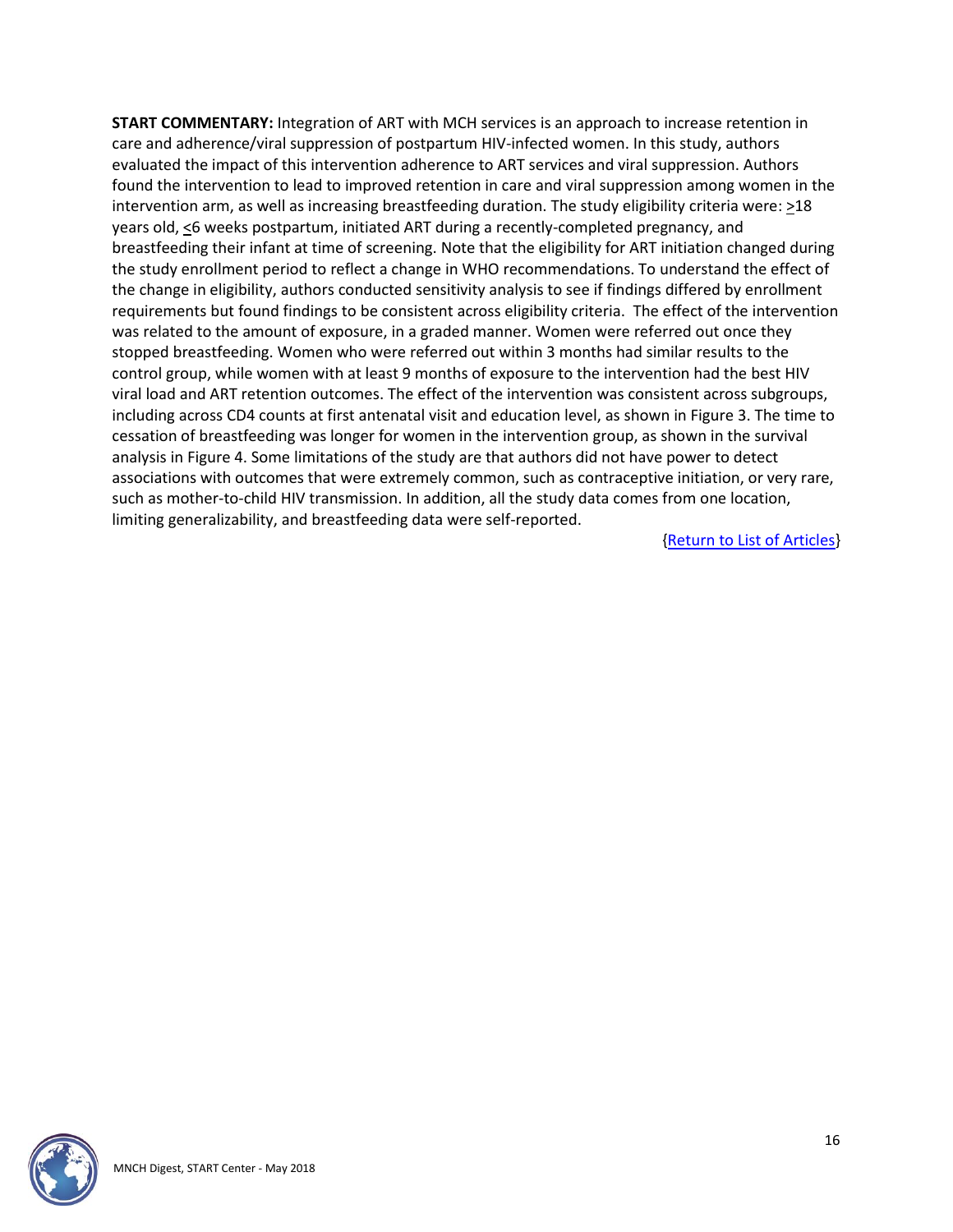#### CROSS-CUTTING

<span id="page-16-0"></span>10. [Status and drivers of maternal, newborn, child and adolescent health in the Islamic world: a](http://doi.org/10.1016/S0140-6736(18)30183-1)  [comparative analysis](http://doi.org/10.1016/S0140-6736(18)30183-1) Akseer N, Kamali M, Bakhache N, Mirza M, Mehta S, Al-Gashm S, et al. *Lancet.*391(10129). 2018 April. PubMed ID. 29395272

#### **ABSTRACT**

BACKGROUND: The Millennium Development Goal (MDG) period saw dramatic gains in health goals MDG 4 and MDG 5 for improving child and maternal health. However, many Muslim countries in the south Asian, Middle Eastern, and African regions lagged behind. In this study, we aimed to evaluate the status of, progress in, and key determinants of reproductive, maternal, newborn, child, and adolescent health in Muslim majority countries (MMCs). The specific objectives were to understand the current status and progress in reproductive, maternal, newborn, child, and adolescent health in MMCs, and the determinants of child survival among the least developed countries among the MMCs; to explore differences in outcomes and the key contextual determinants of health between MMCs and non-MMCs; and to understand the health service coverage and contextual determinants that differ between best and poor or moderate performing MMCs.

METHODS: In this country-level ecological study, we examined data from between 1990 and 2015 from multiple publicly available data repositories. We examined 47 MMCs, of which 26 were among the 75 high-burden Countdown to 2015 countries. These 26 MMCs were compared with 48 non-Muslim Countdown countries. We also examined characteristics of the eight best performing MMCs that had accelerated improvement in child survival (ie, that reached their MDG 4 targets). We estimated adolescent, maternal, under-5, and newborn mortality, and stillbirths, and the causes of death, essential interventions coverage, and contextual determinants for all MMCs and comparative groups using standardized methods. We also did a hierarchical multivariable analysis of determinants of under-5 mortality and newborn mortality in low-income and middle-income MMCs.

FINDINGS: Despite notable reductions between 1990 and 2015, MMCs compared with a global estimate of all countries including MMCs had higher mortality rates, and MMCs relative to non-MMCs within Countdown countries also performed worse. Coverage of essential interventions across the continuum of care was on average lower among MMCs, especially for indicators of reproductive health, prenatal care, delivery, and labor, and childhood vaccines. Outcomes within MMCs for mortality and many reproductive, maternal, newborn, child, and adolescent health indicators varied considerably. Structural and contextual factors, especially state governance, conflict, and women and girl's empowerment indicators, were significantly worse in MMCs compared with non-MMCs within the high-burden Countdown countries, and were shown to be strongly associated with child and newborn mortality within low-income and middle-income MMCs. In adjusted hierarchical models, among other factors, under-5 mortality in MMCs increased with more refugees originating from a country ( $β=23.67$ , p=0·0116), and decreased with better political stability or absence of terrorism (β=-0·99, p=0·0285), greater political rights or government effectiveness (β=-1·17, p<0·0001), improvements in log gross national income per capita (β=-4·44, p<0·0001), higher total adult literacy (β=-1·69, p<0·0001), higher female adult literacy (β=-0·97, p<0·0001), and greater female to male enrolment in secondary school (β=-16·1, p<0·0001). The best performing MMCs were Azerbaijan, Bangladesh, Egypt, Indonesia, Kyrgyzstan, Morocco, Niger, and Senegal, which had higher coverage of family planning interventions and newborn or child vaccinations, and excelled in many of the above contextual determinants when compared with moderate or poorly performing MMCs.